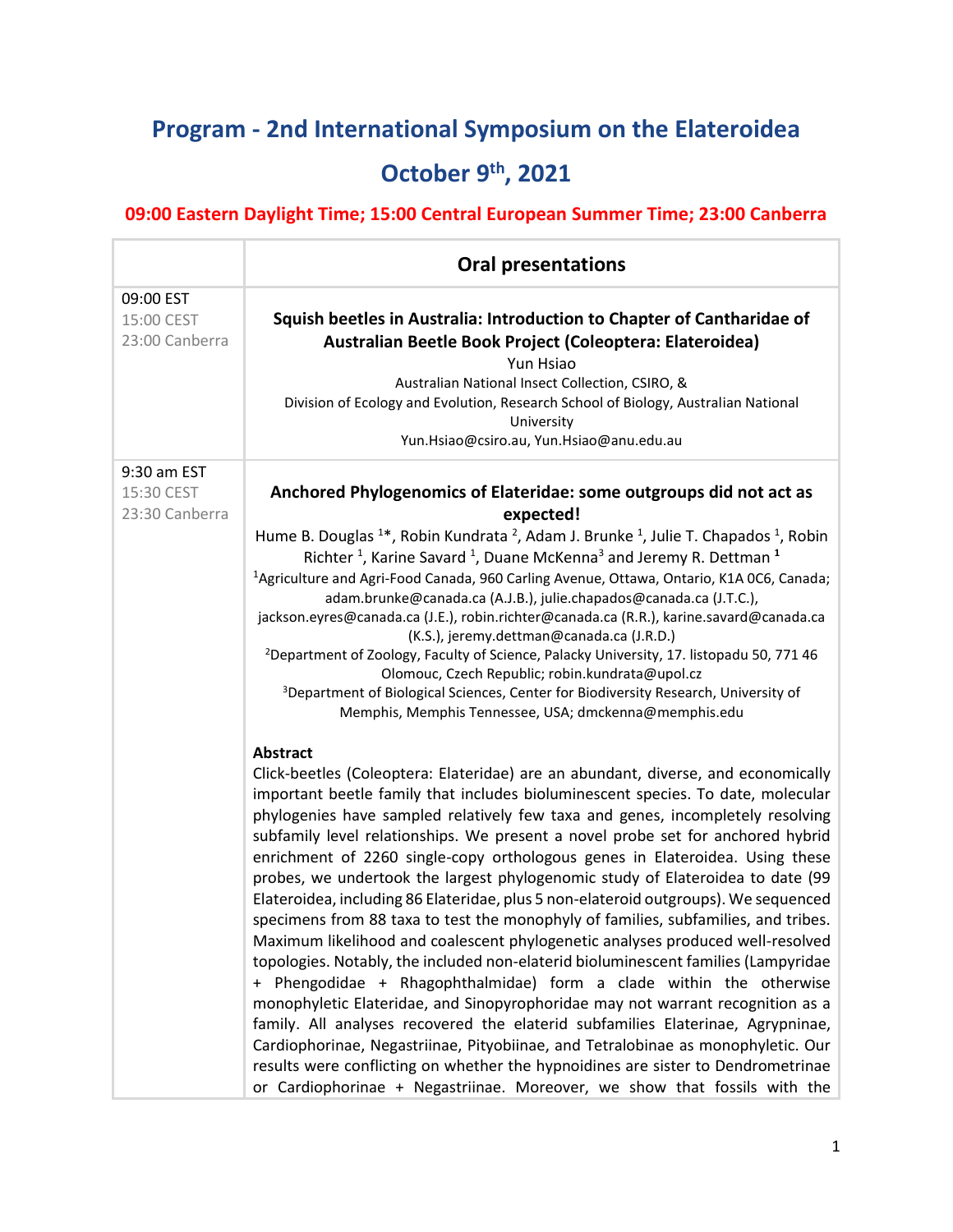|                                              | eucnemid-type frons and elongate cylindrical shape may belong to Eucnemidae,<br>Elateridae: Thylacosterninae, ancestral hard-bodied cantharoids or related extinct<br>groups. Proposed taxonomic changes include recognition of Plastocerini as a tribe<br>in Dendrometrinae and Hypnoidinae stat. nov. as a subfamily within Elateridae.                                                                                                                                                                                                                                                                                                                                                                                                                                                                                                                                                                                                                                                                                                                                                                                                                                                                                                                                                                                                                                                                                                                                                                                                                                                                                                   |
|----------------------------------------------|---------------------------------------------------------------------------------------------------------------------------------------------------------------------------------------------------------------------------------------------------------------------------------------------------------------------------------------------------------------------------------------------------------------------------------------------------------------------------------------------------------------------------------------------------------------------------------------------------------------------------------------------------------------------------------------------------------------------------------------------------------------------------------------------------------------------------------------------------------------------------------------------------------------------------------------------------------------------------------------------------------------------------------------------------------------------------------------------------------------------------------------------------------------------------------------------------------------------------------------------------------------------------------------------------------------------------------------------------------------------------------------------------------------------------------------------------------------------------------------------------------------------------------------------------------------------------------------------------------------------------------------------|
| 10:00 am EST<br>16:00 CEST<br>00:00 Canberra | Maurice Pic: life, works, collections and present state of access<br><b>Robert Constantin</b><br>Independent researcher. Saint-Lô, France, rconstantin50@gmail.com                                                                                                                                                                                                                                                                                                                                                                                                                                                                                                                                                                                                                                                                                                                                                                                                                                                                                                                                                                                                                                                                                                                                                                                                                                                                                                                                                                                                                                                                          |
| 10:30 am EST<br>16:30 CEST<br>00:30 Canberra | DNA barcoding and collections-based life stage associations reveals a<br>hidden diversity in the Puerto Rican bank paedomorphic Lycidae<br>(Coleoptera, Elateroidea, Leptolycini)<br>Vinicius S. Ferreira <sup>1</sup> , <sup>2*</sup> and Michael A. Ivie <sup>2</sup><br><sup>1</sup> Natural History Museum of Denmark, Zoological Museum, University of Copenhagen,<br>Universitetsparken 15, 2100 Copenhagen, Denmark. (Current address)<br><sup>2</sup> Montana Entomology Collection, Marsh Labs, Montana State University, Room 5, 1911 W.<br>Lincoln Street, Bozeman, MT 59717, USA.<br>*E-mail: vinicius.sfb@gmail.com<br><b>Abstract</b>                                                                                                                                                                                                                                                                                                                                                                                                                                                                                                                                                                                                                                                                                                                                                                                                                                                                                                                                                                                         |
|                                              | The Leptolycini are a group of Lycidae endemic to the West Indies. Leptolycini adult<br>females have been hypothesized to be extreme paedomorphic (i.e., larviform),<br>however, females and larvae of the group are currently unknown. In this study we<br>provide for the first time DNA barcoding life stages associations based on partial<br>cytochrome c oxidase subunit 1 (COI) of winged males and immature stages of<br>specimens from Puerto Rico, altogether with collections-based associations of<br>Leptolycini immatures and one extreme paedomorphic female from the Virgin<br>Islands. To carry out these life-stage associations we prepared an in-depth review of<br>the Leptolycini fauna of the Puerto Rican bank (Puerto Rico and Virgin Islands). We<br>provided morphological diagnosis of the larvae and female found, diagnostic<br>redescriptions of the already described adult males and full descriptions of the new<br>ones. Discussions on the taxonomy, nomenclature and intraspecific variation of<br>many taxa are also provided, and several new taxa and taxonomic arrangements are<br>proposed. The larvae of Leptolycus, Cessator and new Leptolycini genus are<br>described for the first time, and larvae diagnosis of many species are given. The first<br>female of a Leptolycini is diagnosed and illustrated. An updated key to the adults<br>and immature forms of Leptolycini from the Puerto Rican bank and a discussion on<br>the importance of scientific collections in biodiversity studies is also provided.<br>Keywords: COI, Cantharoidea, Neotropical region, neoteny, West Indies. |
| 11:00 am EST<br>17:00 CEST<br>01:00 Canberra | On the neglected genus Pachymesia (Cantharidae): diversity, morphology<br>and insights on their distribution and natural history<br>Gabriel Biffi<br>Museu de Zoologia da Universidade de São Paulo, biffigabriel@gmail.com                                                                                                                                                                                                                                                                                                                                                                                                                                                                                                                                                                                                                                                                                                                                                                                                                                                                                                                                                                                                                                                                                                                                                                                                                                                                                                                                                                                                                 |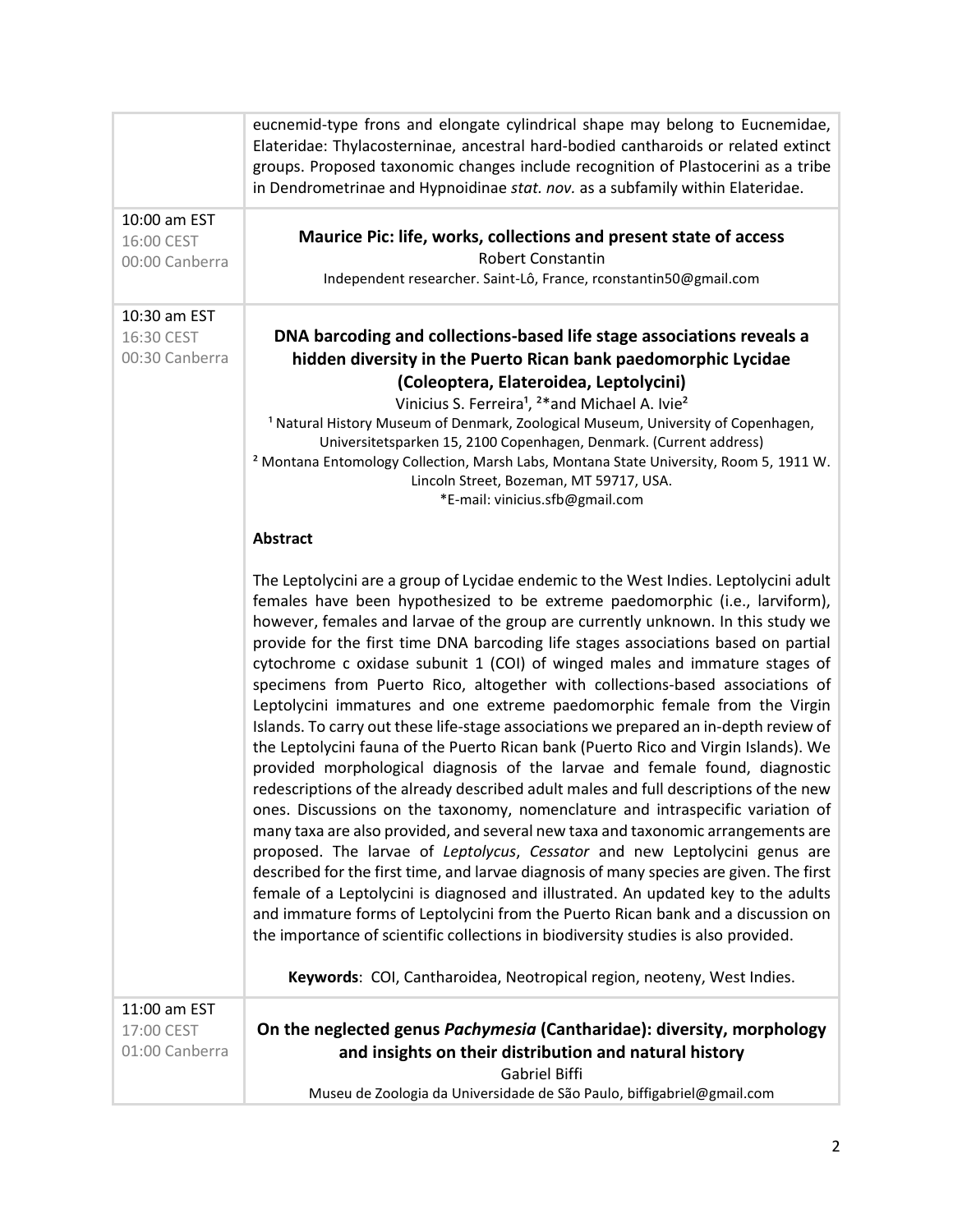## **Abstract**

**Keywords:** biology; distribution; reversed courtship; revision; soldier beetle; taxonomy.

11:30 am EST 17:30 CEST

01:30 Canberra

**Luminescent organs in** *Photinus* **genus (Coleoptera: Lampyridae)** Santiago Zaragoza-Caballero\*, Cisteil X. Pérez-Hernández 1Departamento de Zoología, Instituto de Biología, Universidad Nacional Autónoma de México, Circuito Exterior s/n, Ciudad Universitaria, Mexico City 04510, Mexico. \*zaragoza@ib.unam.mx

## **Abstract**

Within the Lampyridae family (of *Lampyris*=luminous), there are genera with luminescent organs present in the last abdominal segments. The area covered by those structures varies among genera. The emission of cold light in the family which exhibits high variability of intensities and frequencies—has been associated with sexual attraction, which mainly occurs at dusk and nights during the summer. The ability to emit light is universal for larvae of the family. However, there are genera and species without luminescent organs during the adult stage, and matesearching happens during the day through communication by pheromones. In Photinus genus, both mate-searching behavior have been recognized: in diurnal species, their eyes are reduced, the antennae are more developed, they have no luminescent organs —their abdominal segments can be totally black or partially yellowish tegument or slightly transparent—, and sexual communication is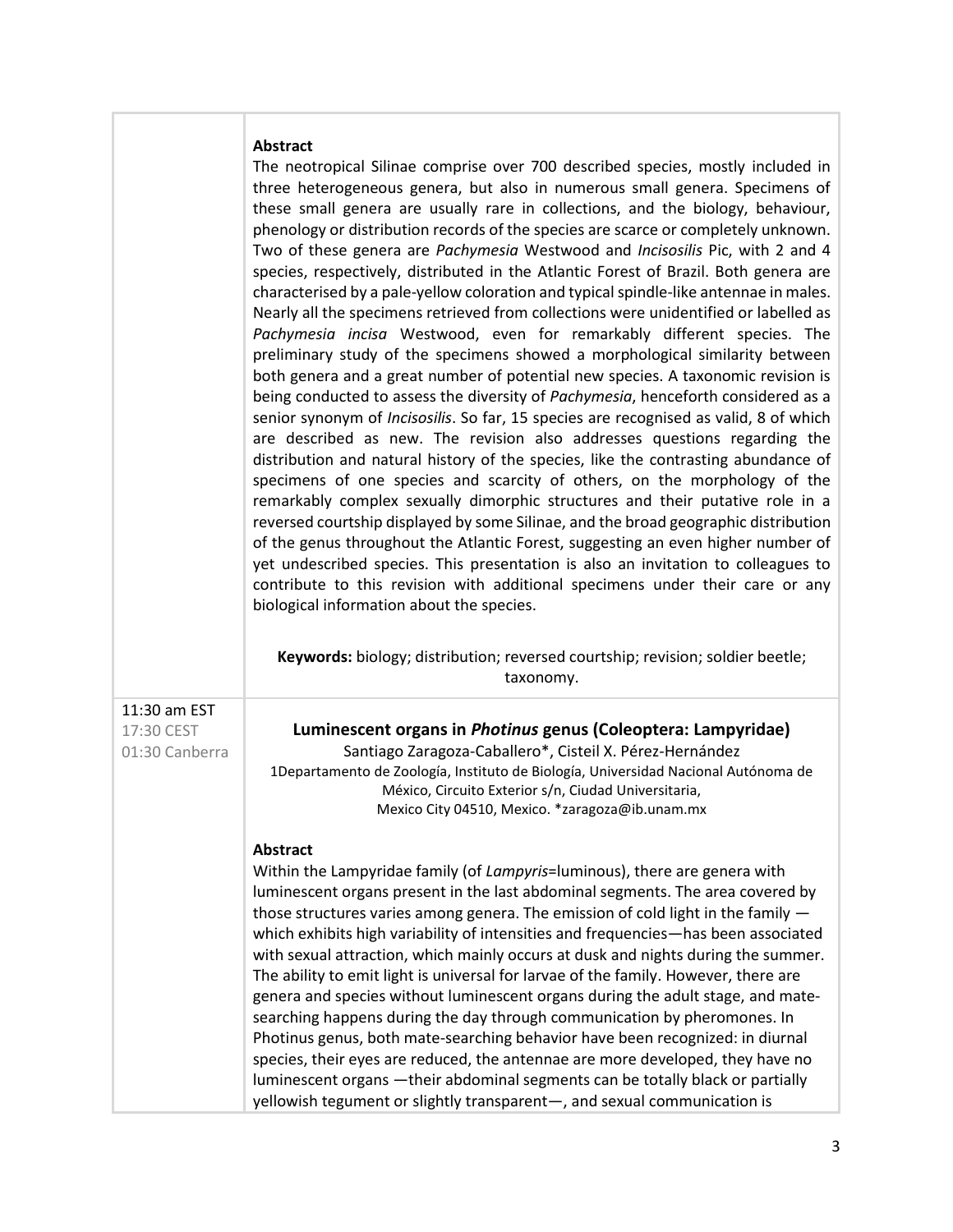|                                              | mediated by pheromones; whereas in nocturnal species, sexual communication is<br>mediated by light signaling, and light-producing organs are shown as a small<br>medial spot in the surface of the sternite 5, or as two reduced stains in the 5-6<br>sternites, or occupy the whole surface of that sternites-even reaching sternite<br>7-. In other species, the prolongation of sternites 5-6 is much more evident and<br>with a wider luminescent surface. In this talk, the presence and size variability of<br>light-producing organs among Photinus species will be discussed.                                                                                                                                                                                                                                                                                                                                                                                                                                                                                                                                                                                                                                                                                                                                                                                                                                                       |
|----------------------------------------------|---------------------------------------------------------------------------------------------------------------------------------------------------------------------------------------------------------------------------------------------------------------------------------------------------------------------------------------------------------------------------------------------------------------------------------------------------------------------------------------------------------------------------------------------------------------------------------------------------------------------------------------------------------------------------------------------------------------------------------------------------------------------------------------------------------------------------------------------------------------------------------------------------------------------------------------------------------------------------------------------------------------------------------------------------------------------------------------------------------------------------------------------------------------------------------------------------------------------------------------------------------------------------------------------------------------------------------------------------------------------------------------------------------------------------------------------|
| 12:00 pm EST<br>18:00 CEST<br>02:00 Canberra | Latest updates on railroad worms (Coleoptera: Phengodidae) phylogeny<br>and classification<br>André Roza-Phengodidae<br>Laboratório de Entomologia, Departamento de Zoologia, Instituto de Biologia,<br>Universidade Federal do Rio de Janeiro, Rio de Janeiro, Brazil; Programa de Pós-graduação<br>em Zoologia, Museu Nacional, Universidade Federal do Rio de Janeiro, Rio de Janeiro, RJ,<br><b>Brazil</b>                                                                                                                                                                                                                                                                                                                                                                                                                                                                                                                                                                                                                                                                                                                                                                                                                                                                                                                                                                                                                              |
|                                              | <b>Abstract</b><br>Railroad worm beetles (Coleoptera: Phengodidae) are a moderately diverse group<br>of Elateroids, with around 300 species in 40 genera. They have a disjunct<br>distribution, with one subfamily in the Asia minor and Levant, and three<br>subfamilies in the Americas. The group presents two interesting features:<br>bioluminescence, present on all life stages but more distinct on larvae and<br>females; and paedomorphic females, which resemble larvae in almost everything,<br>including the presence of stemmata instead of compound eyes. The family has a<br>complicated history concerning its taxonomy, classification, and phylogeny. The<br>American subfamilies still need phylogenetic support, and all analysis of the group<br>failed to present a well resolved phylogenetic framework or to be taxonomic<br>representative. Recent advances in the family taxonomy, with the discovery of<br>new genera and several new species, were recently achieved. To tackle the<br>problem regarding the group classification and phylogeny, we present in this talk<br>the most comprehensive phylogenetic analysis of the group, with representatives<br>of more than 90% of the family genera and more than 190 characters regarding<br>the morphological diversity of its males. We believe that the results presented<br>here will help build a more robust and stable classification of Phengodidae. |
| 12:30 pm EST<br>18:30 CEST<br>02:30 Canberra | Click beetles (Coleoptera: Elateridae) associated with roselle (Hibiscus<br>sabdariffa L.) crops in a Coastal area in Southeastern Mexico - A first<br>approach to the diversity of the group<br>Jesús A. Cruz-López <sup>1*</sup> , Erick O. Martínez-Luque <sup>2</sup> , Luis A. Gálvez-Marroquín <sup>1</sup> ,<br>Fantino D. Hernández-Santos <sup>3</sup> , Rosa I. Figueroa-Rodríguez <sup>4</sup> , Fernando Olvera-<br>Avendaño <sup>5</sup> , Cristian D. Árias-Reyes <sup>6</sup><br><sup>1</sup> Instituto Nacional de Investigaciones Forestales, Agrícolas y Pecuarias (INIFAP), Centro de<br>Investigación Regional Pacífico Sur (CIRPAS), Campo Experimental Valles Centrales de<br>Oaxaca. Melchor Ocampo #7, Santo Domingo Barrio Bajo, Villa de Etla, Oaxaca México, C.P.<br>68200.                                                                                                                                                                                                                                                                                                                                                                                                                                                                                                                                                                                                                                      |